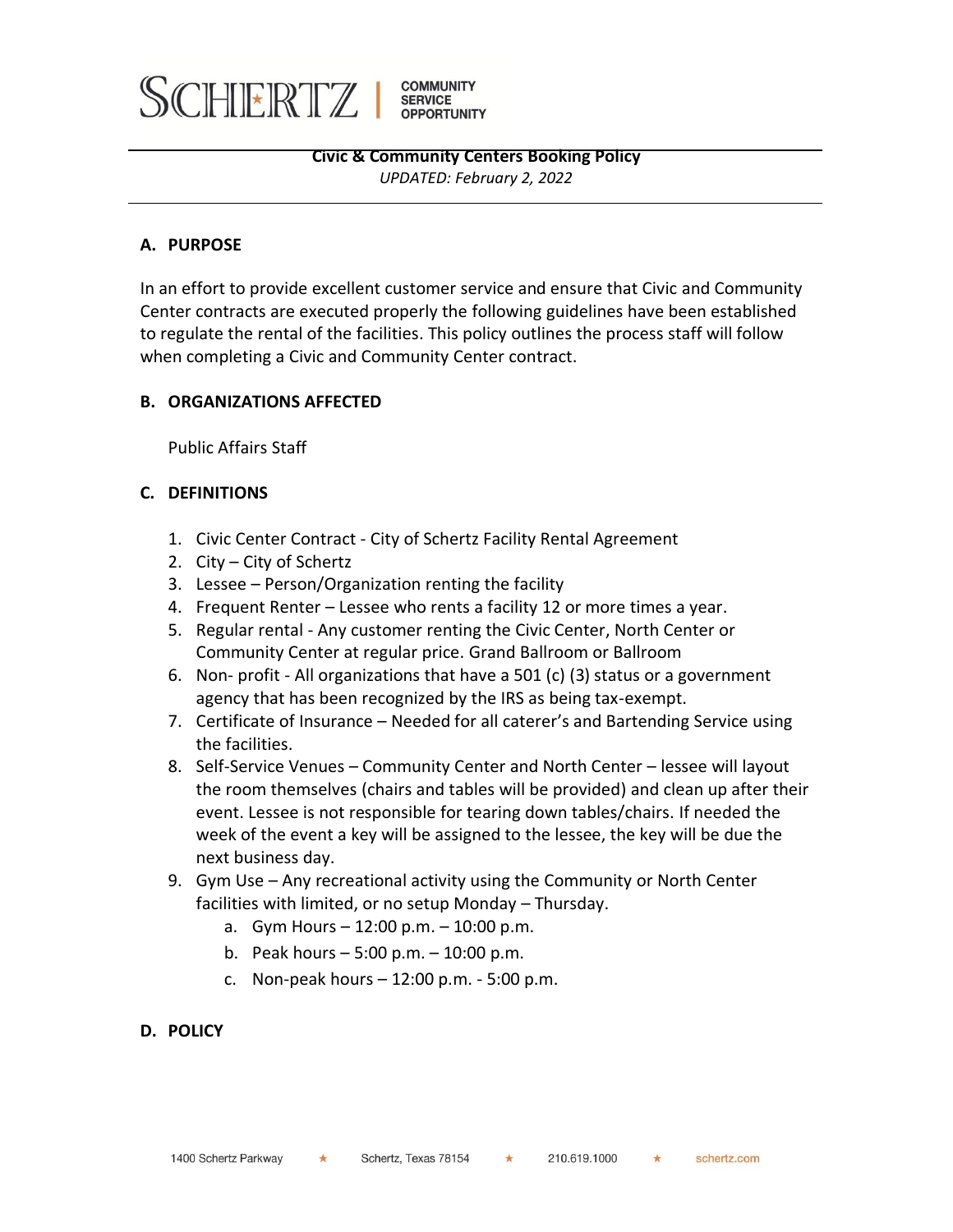

- 1. Reservations for the Civic and Community Centers can be made up to 2 years in advance and must be no less than 14 days prior to the event. This does not apply to Gym Use.
- 2. To complete a reservation a Civic Center or Community/North Center Contract and facility deposit must be completed and paid at the time the facility is booked. Without this a reservation is not valid. Lessee must be at least 18 years old to enter into a contract. Signed agreements are legal and binding.
	- a) Staff must read through and initial ALL terms stated in the agreement with the Lessee prior to signing. Lessee must initial each page after briefing.
	- b) All rental fees, room layouts, security forms and other additional information must be paid in full per the terms of the agreement.
	- c) Any request for changes made less than thirty (30) days prior to the function will be at the discretion of the City and are not automatically approved.
	- d) Following the event, if there are no damages to the rental facility or property and cleanup requirements are met, the facility deposit will be mailed back to the lessee within thirty (30) days of their event.
	- e) Holds, interested, or pencils for any room, for any reason, are not binding and should not be used. In order to secure a date a contract must be signed, and deposit paid.
- 3. Pricing and fees are set and approved annually by City Council and must be adhered to. Churches, governmental entities, groups that are classified as 501 (c) 3, multi-day users (must be a 12-hour rental) and frequent renters receive a 25% discount on the facility rental rates. Promotions, specials, and discounts may be authorized by the Public Affairs Director or City Management only. **Only one discount or special rate will apply per booking.**
- 4. Any Comp'd requests from a renter must be submitted in writing to Civic Center staff. A comp'd request form will then be routed through the Public Affairs Director to City Management for approval.
- 5. Evening functions occurring during the week (Mon-Thurs) must end no later than 10:00 p.m. and the building must be vacated no later than 11:00 p.m. Evening functions occurring on the weekends (Fri-Sun) must end no later than 12:00 a.m. (Midnight) and the building must be vacated no later than 1:00 a.m. Director approval is required for any requests beyond these hours.
- 6. Day before setup **Fee associated and only one discount will apply.** For decorating requirements, please see the *Decoration Restrictions and Clean-up Requirements* Outlined in the Civic Center Contract.